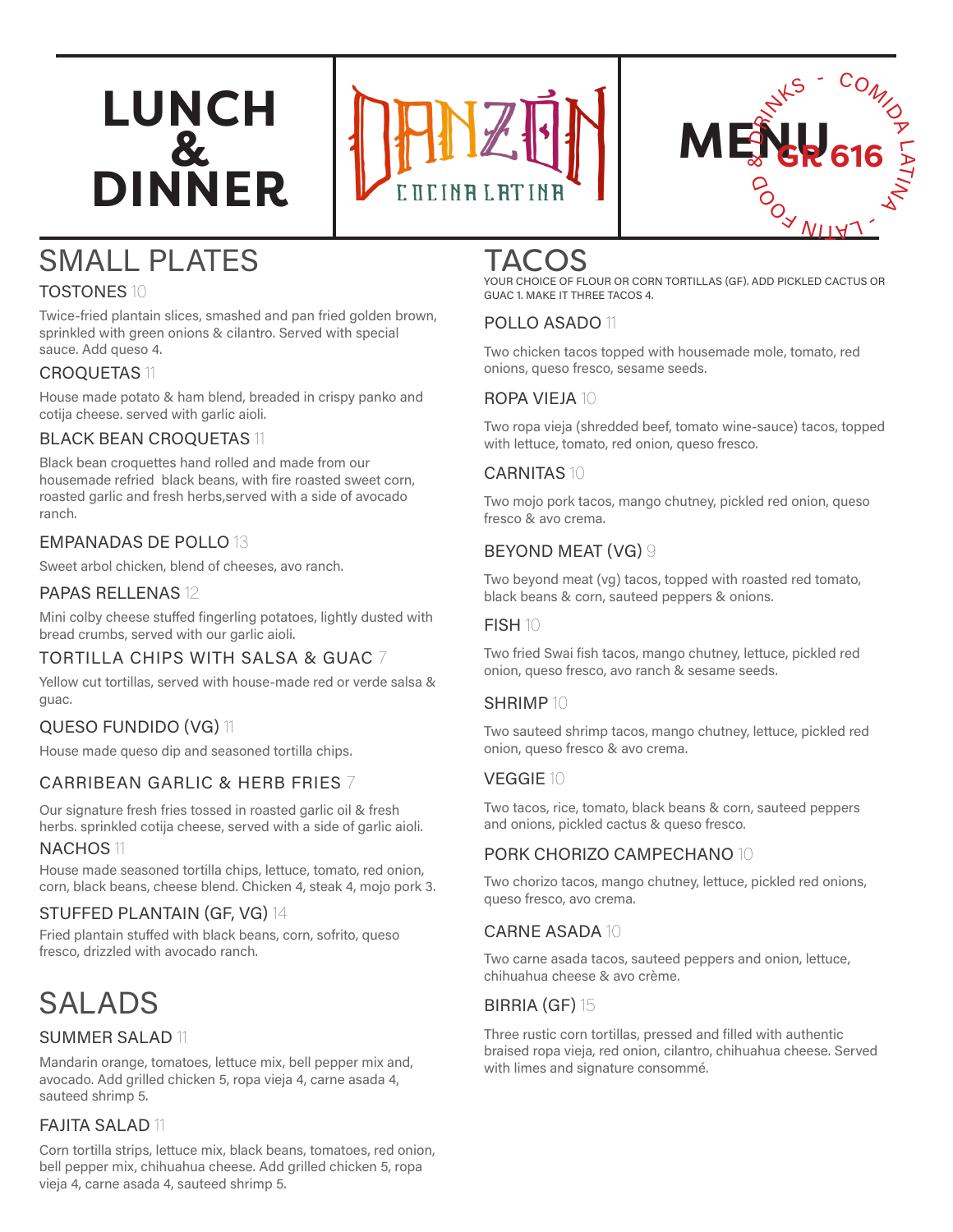# **LUNCH & DINNER**





# FAVORITES

#### DANZON CUBANO SANDWICH 15

Choice of braised mojo pork or chicken, thick cut ham, house-made pickles, creamy swiss cheese, topped with mustard aioli, served on fresh cuban bread served with house made seasoned tortilla chips.

#### QUESADILLA 15

Choice of chicken, pork chorizo, or beyond meat 2, carne asada 2, grilled plantains, sautéed peppers & onions, cheese blend & side of avo creme.

#### SINCRONIZADA 9

Flour or yellow corn tortilla (gf) sandwich, ham or beyond meat 2, chihuahua cheese, pickled red onion & avo ranch. Served with house made seasoned tortilla chips and red or verde salsa. Add guac 1.

#### ENCHILADAS DE MOLE ROJO 22

Traditional enchiladas made with artisanal, authentic mexican mole flown out of mexico. Chicken, ropa vieja or mojo pork, chihuahua cheese, sesame seed. Black beans & spanish rice included.

#### CHURRASCO & SALSA CRIOLLA (GF) 22

Local 8oz. sirloin tip steak, sliced, drizzled with our signature mole made in mexico, black beans & spanish rice

#### BRAZILIAN BAIANO SALMON (GF) 22

Norwegian 8oz. salmon filet, topped with a sweet & spicy brazilian glaze, house mango chutney. Black beans & spanish rice.

#### ARROZ CON POLLO OR MARISCOS (GF, VG) 20

Seasonal vegetables, chicken or sauteed shrimp 4, spanish rice, sofrito, curry, herbs, corn sweet plantains.

### DESSERTS

#### SALTED CARAMEL CHEESECAKE 13

STREET FAIR FUNNEL STICKS 10

Deep fried sticks, dusted with powdered sugar, drizzled with chocolate & caramel sauce. Whipped cream and sprinkles 2.

#### FLAN<sub>11</sub>

KIDS MENU <sup>6</sup> Caramel custard with a layer of caramel sauce

### Choice of chicken fingers, mac & cheese or grilled chicken &

spanish rice. served with chips or fries, drink and cookie.

# FUN DRINKS

JARRITO 6

Hibiscus, apple, lime, mandarin or tamarind.

#### MEXICAN COKE 6

Made and imported from mexico, made with real sugar cane.

#### PINEAPPLE TEPACHE 3

Traditional mexican drink crafted with pineapple, cinnamon & piloncillo.

#### AGUA DE JAMAICA 3

Hibiscus tea with piloncillo, served cold.

#### AGUA DE HORCHATA 3

Traditional mexican drink crafted with rice.

### SOFT DRINKS

COKE 2 DIET COKE 2 SPRITE 2 ROOT BEER 2 ICED TEA 2

APPLE JUICE 2 PINEAPPLE JUICE 2 LIMEAID 2 ORANGE JUICE 2

### ON TAP BEER & CIDER (PINT 12OZ)

BLAKE'S EL CHAVO 8 DOS EQUIS 8 JAI ALAI INDIAN PALE ALE 7 ROCHESTER MILKSHAKE STOUT 6

### BOTTLED BEER

BUDLIGHT (LIME) 3 CORONA EXTRA 5 DAURA DAMM 8

MODELO NEGRA 5 BELLS OBERON 8 PACIFICO 4

ESTRELLA DAMM 8 ESTRELLA GALICIA 8